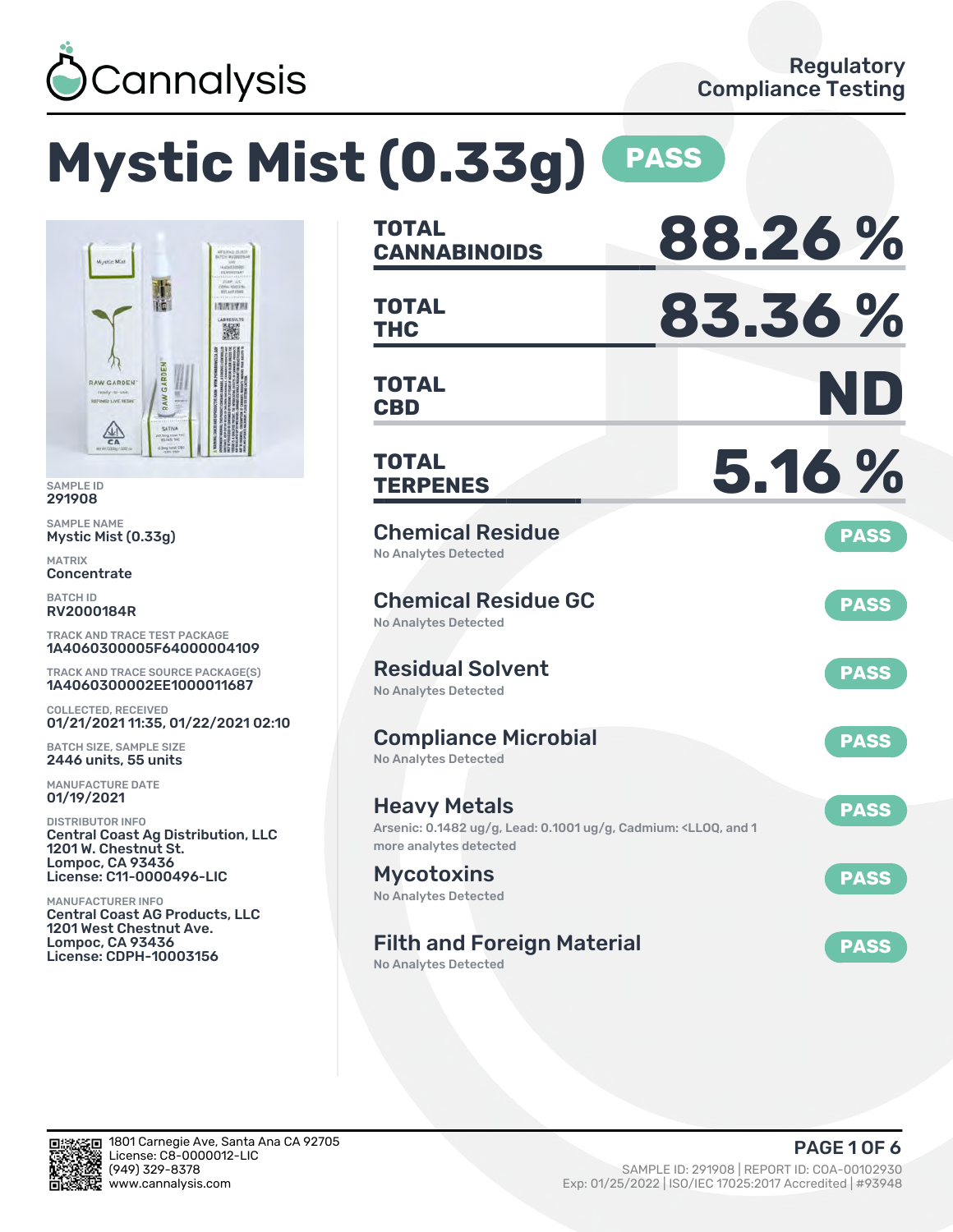

# CANNABINOID ANALYSIS

Total THC,CBD value(s) have been decarboxylated.

| TOTAL THC:          | 833.6 mg/g (83.36 %), 275.09 mg per package |
|---------------------|---------------------------------------------|
| TOTAL CBD:          | ND.                                         |
| TOTAL CANNABINOIDS: | 882.6 mg/g (88.26 %)                        |

UNIT OF MEASUREMENT: Milligrams per Gram(mg/g)

| <b>ANALYTE</b>         | <b>RESULT</b>         | LOD    | <b>LLOO</b> | <b>ANALYTE</b>   | <b>RESULT</b>        | LOD    | LL <sub>00</sub> |
|------------------------|-----------------------|--------|-------------|------------------|----------------------|--------|------------------|
| THCa                   | ND                    | 0.2000 | 0.4000      | CBD <sub>v</sub> | <b>ND</b>            | 0.2000 | 0.4000           |
| D9THC                  | 833.6 mg/g (83.36 %)  | 0.2000 | 0.4000      | CBGa             | <b>ND</b>            | 0.2000 | 0.4000           |
| D8THC                  | ND                    | 0.2000 | 0.4000      | <b>CBG</b>       | 45.70 mg/g (4.570 %) | 0.2000 | 0.4000           |
| <b>THC<sub>v</sub></b> | 3.327 mg/g (0.3327 %) | 0.2000 | 0.4000      | CBN              | ND                   | 0.2000 | 0.4000           |
| CBDa                   | ND                    | 0.2000 | 0.4000      | CBC              | <b>ND</b>            | 0.2000 | 0.4000           |
| CBD                    | ND                    | 0.2000 | 0.4000      |                  |                      |        |                  |

#### ADDITIONAL INFORMATION

| Method:              | SOP-TECH-001 | Sample Prepped: 01/22/2021 14:16  | Sample Approved: 01/25/2021 12:31  |  |
|----------------------|--------------|-----------------------------------|------------------------------------|--|
| Instrument: UPLC-DAD |              | Sample Analyzed: 01/22/2021 14:18 | Prep-Analytical Batch: 25854-20305 |  |



## TERPENE ANALYSIS

| <b>TOTAL TERPENES:</b>                                                           |                           | 51.65 mg/g (5.165 %) |             |  |  |  |
|----------------------------------------------------------------------------------|---------------------------|----------------------|-------------|--|--|--|
| UNIT OF MEASUREMENT:                                                             | Milligrams per Gram(mg/g) |                      |             |  |  |  |
| <b>ANALYTE</b>                                                                   | <b>RESULT</b>             | LOD                  | <b>LLOO</b> |  |  |  |
| 3-Carene                                                                         | ND.                       | 0.5000               | 1.000       |  |  |  |
| Alpha cedrene                                                                    | <b>ND</b>                 | 0.5000               | 1.000       |  |  |  |
| Alpha pinene                                                                     | 1.299 mg/g $(0.1299\%)$   | 0.5000               | 1.000       |  |  |  |
| Alpha terpineol                                                                  | $0.6674$ mg/g $(0.0667%)$ | 0.3300               | 0.650       |  |  |  |
| Beta myrcene                                                                     | 23.63 mg/g (2.363 %)      | 0.5000               | 1.000       |  |  |  |
| Borneol                                                                          | N <sub>D</sub>            | 0.5000               | 1.000       |  |  |  |
| Camphor                                                                          | <b>ND</b>                 | 0.5000               | 1.000       |  |  |  |
| Cedrol                                                                           | <b>ND</b>                 | 0.5000               | 1.000       |  |  |  |
| Eucalyptol                                                                       | <b>ND</b>                 | 0.5000               | 1.000       |  |  |  |
| Fenchone                                                                         | <b>ND</b>                 | 0.5000               | 1.000       |  |  |  |
| Gamma terpineol                                                                  | <b>ND</b>                 | 0.1000               | 0.210       |  |  |  |
| Guaiol                                                                           | <b>ND</b>                 | 0.5000               | 1.000       |  |  |  |
| Isopulegol                                                                       | <b>ND</b>                 | 0.5000               | 1.000       |  |  |  |
| Linalool                                                                         | 2.711 mg/g $(0.2711\%)$   | 0.5000               | 1.000       |  |  |  |
| Ocimene 1                                                                        | <b>ND</b>                 | 0.1600               | 0.310       |  |  |  |
| P-cymene                                                                         | <b>ND</b>                 | 0.5200               | 1.050       |  |  |  |
| Pulegone                                                                         | <b>ND</b>                 | 0.5000               | 1.000       |  |  |  |
| Sabinene hydrate                                                                 | <b>ND</b>                 | 0.5000               | 1.000       |  |  |  |
| Trans beta farnesene <ll00< td=""><td></td><td>0.5000</td><td>1.000</td></ll00<> |                           | 0.5000               | 1.000       |  |  |  |
| Valencene                                                                        | <b>ND</b>                 | 0.5000               | 1.000       |  |  |  |
|                                                                                  |                           |                      |             |  |  |  |

| <b>ANALYTE</b>                                                                                                                                                      | <b>RESULT</b>             | <b>LOD</b> | <b>LLOQ</b> | <b>ANALYTE</b>         | <b>RESULT</b>                                      | LOD    | <b>LLOQ</b> |
|---------------------------------------------------------------------------------------------------------------------------------------------------------------------|---------------------------|------------|-------------|------------------------|----------------------------------------------------|--------|-------------|
| 3-Carene                                                                                                                                                            | <b>ND</b>                 | 0.5000     | 1.000       | Alpha bisabolol        | ND                                                 | 0.5000 | 1.000       |
| Alpha cedrene                                                                                                                                                       | <b>ND</b>                 | 0.5000     | 1.000       | Alpha humulene         | 1.614 mg/g $(0.1614\%)$                            | 0.5000 | 1.000       |
| Alpha pinene                                                                                                                                                        | 1.299 mg/g $(0.1299\%)$   | 0.5000     | 1.000       | Alpha terpinene        | <b>ND</b>                                          | 0.5000 | 1.000       |
| Alpha terpineol                                                                                                                                                     | $0.6674$ mg/g $(0.0667%)$ | 0.3300     | 0.6500      | Beta caryophyllene     | 6.589 mg/g $(0.6589\%)$                            | 0.5000 | 1.000       |
| Beta myrcene                                                                                                                                                        | 23.63 mg/g (2.363 %)      | 0.5000     | 1.000       | Beta pinene            | 1.417 mg/g $(0.1417%)$                             | 0.6100 | 1.210       |
| Borneol                                                                                                                                                             | ND.                       | 0.5000     | 1.000       | Camphene               | <b>ND</b>                                          | 0.5000 | 1.000       |
| Camphor                                                                                                                                                             | <b>ND</b>                 | 0.5000     | 1.000       | Caryophyllene oxide ND |                                                    | 0.5000 | 1.000       |
| Cedrol                                                                                                                                                              | <b>ND</b>                 | 0.5000     | 1.000       | Cis nerolidol          | <b>ND</b>                                          | 0.5000 | 1.000       |
| Eucalyptol                                                                                                                                                          | <b>ND</b>                 | 0.5000     | 1.000       | Fenchol                | <lloq< td=""><td>0.5000</td><td>1.000</td></lloq<> | 0.5000 | 1.000       |
| Fenchone                                                                                                                                                            | <b>ND</b>                 | 0.5000     | 1.000       | Gamma terpinene        | <b>ND</b>                                          | 0.5000 | 1.000       |
| Gamma terpineol                                                                                                                                                     | <b>ND</b>                 | 0.1000     | 0.2100      | Geranyl acetate        | <b>ND</b>                                          | 0.5000 | 1.000       |
| Guaiol                                                                                                                                                              | <b>ND</b>                 | 0.5000     | 1.000       | Isoborneol             | <b>ND</b>                                          | 0.5000 | 1.000       |
| Isopulegol                                                                                                                                                          | <b>ND</b>                 | 0.5000     | 1.000       | Limonene               | 8.203 mg/g $(0.8203\%)$                            | 0.5000 | 1.000       |
| Linalool                                                                                                                                                            | 2.711 mg/g (0.2711 %)     | 0.5000     | 1.000       | Menthol                | <b>ND</b>                                          | 0.5000 | 1.000       |
| Ocimene 1                                                                                                                                                           | ND.                       | 0.1600     | 0.3100      | Ocimene 2              | 5.521 mg/g (0.5521 %)                              | 0.3500 | 0.6900      |
| P-cymene                                                                                                                                                            | <b>ND</b>                 | 0.5200     | 1.050       | P-mentha-1,5-diene ND  |                                                    | 0.5000 | 1.000       |
| Pulegone                                                                                                                                                            | <b>ND</b>                 | 0.5000     | 1.000       | Sabinene               | <b>ND</b>                                          | 0.5000 | 1.000       |
| Sabinene hydrate                                                                                                                                                    | <b>ND</b>                 | 0.5000     | 1.000       | Terpinolene            | <lloq< td=""><td>0.5000</td><td>1.000</td></lloq<> | 0.5000 | 1.000       |
| Trans beta farnesene <lloq< td=""><td></td><td>0.5000</td><td>1.000</td><td>Trans nerolidol</td><td><lloq< td=""><td>0.5000</td><td>1.000</td></lloq<></td></lloq<> |                           | 0.5000     | 1.000       | Trans nerolidol        | <lloq< td=""><td>0.5000</td><td>1.000</td></lloq<> | 0.5000 | 1.000       |
|                                                                                                                                                                     |                           |            |             |                        |                                                    |        |             |

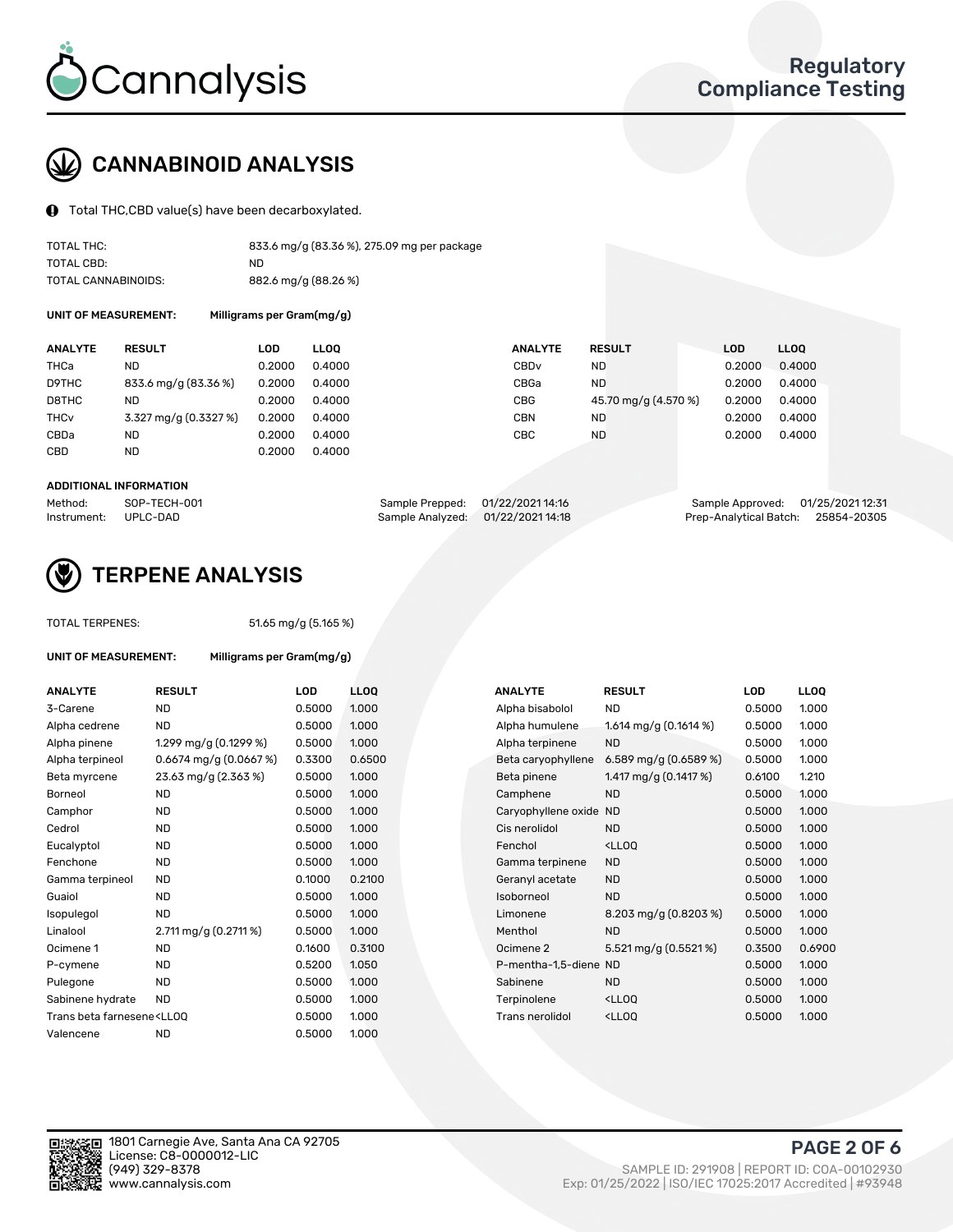

## Regulatory Compliance Testing

#### ADDITIONAL INFORMATION

Method: SOP-TECH-027 Sample Prepped: 01/22/2021 12:10 Sample Approved: 01/25/2021 16:25 Prep-Analytical Batch: 25859-20301



CHEMICAL RESIDUE ANALYSIS PASS

UNIT OF MEASUREMENT: Micrograms per Gram(ug/g)

| <b>ANALYTE</b>    | <b>RESULT</b> | LOD    | LLOQ   | <b>ACTION LEVEL</b> |      | <b>ANALYTE</b>      | <b>RESULT</b> | LOD    | <b>LLOQ</b> | <b>ACTION LEVEL</b> |      |
|-------------------|---------------|--------|--------|---------------------|------|---------------------|---------------|--------|-------------|---------------------|------|
| Abamectin         | <b>ND</b>     | 0.0200 | 0.0400 | 0.1000              | Pass | Acephate            | <b>ND</b>     | 0.0200 | 0.0400      | 0.1000              | Pass |
| Acequinocyl       | <b>ND</b>     | 0.0200 | 0.0400 | 0.1000              | Pass | Acetamiprid         | <b>ND</b>     | 0.0200 | 0.0400      | 0.1000              | Pass |
| Aldicarb          | <b>ND</b>     | 0.0200 | 0.0400 | 0.0                 | Pass | Azoxystrobin        | <b>ND</b>     | 0.0200 | 0.0400      | 0.1000              | Pass |
| Bifenazate        | <b>ND</b>     | 0.0200 | 0.0400 | 0.1000              | Pass | Bifenthrin          | <b>ND</b>     | 0.0200 | 0.0400      | 3.000               | Pass |
| <b>Boscalid</b>   | <b>ND</b>     | 0.0200 | 0.0400 | 0.1000              | Pass | Carbaryl            | <b>ND</b>     | 0.0200 | 0.0400      | 0.5000              | Pass |
| Carbofuran        | <b>ND</b>     | 0.0200 | 0.0400 | 0.0                 | Pass | Chlorantraniliprole | <b>ND</b>     | 0.0200 | 0.0400      | 10.00               | Pass |
| Clofentezine      | <b>ND</b>     | 0.0200 | 0.0400 | 0.1000              | Pass | Coumaphos           | <b>ND</b>     | 0.0200 | 0.0400      | 0.0                 | Pass |
| Cyfluthrin        | <b>ND</b>     | 0.4000 | 1.000  | 2.000               | Pass | Cypermethrin        | <b>ND</b>     | 0.4000 | 1.000       | 1.000               | Pass |
| Daminozide        | <b>ND</b>     | 0.0200 | 0.0400 | 0.0                 | Pass | Diazinon            | <b>ND</b>     | 0.0200 | 0.0400      | 0.1000              | Pass |
| <b>Dichlorvos</b> | <b>ND</b>     | 0.0200 | 0.0400 | 0.0                 | Pass | Dimethoate          | <b>ND</b>     | 0.0200 | 0.0400      | 0.0                 | Pass |
| Dimethomorph      | <b>ND</b>     | 0.0200 | 0.0400 | 2.000               | Pass | Ethoprophos         | <b>ND</b>     | 0.0200 | 0.0400      | 0.0                 | Pass |
| Etofenprox        | <b>ND</b>     | 0.0200 | 0.0400 | 0.0                 | Pass | Etoxazole           | <b>ND</b>     | 0.0200 | 0.0400      | 0.1000              | Pass |
| Fenhexamid        | <b>ND</b>     | 0.0200 | 0.0400 | 0.1000              | Pass | Fenoxycarb          | <b>ND</b>     | 0.0200 | 0.0400      | 0.0                 | Pass |
| Fenpyroximate     | <b>ND</b>     | 0.0200 | 0.0400 | 0.1000              | Pass | Fipronil            | <b>ND</b>     | 0.0400 | 0.1000      | 0.0                 | Pass |
| Flonicamid        | <b>ND</b>     | 0.0200 | 0.0400 | 0.1000              | Pass | Fludioxonil         | <b>ND</b>     | 0.0200 | 0.0400      | 0.1000              | Pass |
| Hexythiazox       | <b>ND</b>     | 0.0200 | 0.0400 | 0.1000              | Pass | Imazalil            | <b>ND</b>     | 0.0200 | 0.0400      | 0.0                 | Pass |
| Imidacloprid      | <b>ND</b>     | 0.0200 | 0.0400 | 5.000               | Pass | Kresoxim methyl     | <b>ND</b>     | 0.0200 | 0.0400      | 0.1000              | Pass |
| Malathion         | <b>ND</b>     | 0.0200 | 0.0400 | 0.5000              | Pass | Metalaxyl           | <b>ND</b>     | 0.0200 | 0.0400      | 2.000               | Pass |
| Methiocarb        | <b>ND</b>     | 0.0200 | 0.0400 | 0.0                 | Pass | Methomyl            | <b>ND</b>     | 0.0200 | 0.0400      | 1.000               | Pass |
| Mevinphos         | <b>ND</b>     | 0.0200 | 0.0400 | 0.0                 | Pass | Myclobutanil        | <b>ND</b>     | 0.0200 | 0.0400      | 0.1000              | Pass |
| Naled             | <b>ND</b>     | 0.0200 | 0.0400 | 0.1000              | Pass | Oxamyl              | <b>ND</b>     | 0.0200 | 0.0400      | 0.5000              | Pass |
| Paclobutrazol     | <b>ND</b>     | 0.0200 | 0.0400 | 0.0                 | Pass | Permethrins         | <b>ND</b>     | 0.0400 | 0.1000      | 0.5000              | Pass |
| Phosmet           | <b>ND</b>     | 0.0200 | 0.0400 | 0.1000              | Pass | Piperonyl butoxide  | <b>ND</b>     | 0.0200 | 0.0400      | 3.000               | Pass |
| Prallethrin       | <b>ND</b>     | 0.0200 | 0.0400 | 0.1000              | Pass | Propiconazole       | <b>ND</b>     | 0.0200 | 0.0400      | 0.1000              | Pass |
| Propoxur          | <b>ND</b>     | 0.0200 | 0.0400 | 0.0                 | Pass | Pyrethrins          | <b>ND</b>     | 0.0200 | 0.0400      | 0.5000              | Pass |
| Pyridaben         | <b>ND</b>     | 0.0200 | 0.0400 | 0.1000              | Pass | Spinetoram          | <b>ND</b>     | 0.0200 | 0.0400      | 0.1000              | Pass |
| Spinosad          | <b>ND</b>     | 0.0300 | 0.0700 | 0.1000              | Pass | Spiromesifen        | <b>ND</b>     | 0.0200 | 0.0400      | 0.1000              | Pass |
| Spirotetramat     | <b>ND</b>     | 0.0200 | 0.0400 | 0.1000              | Pass | Spiroxamine         | <b>ND</b>     | 0.0200 | 0.0400      | 0.0                 | Pass |
| Tebuconazole      | <b>ND</b>     | 0.0200 | 0.0400 | 0.1000              | Pass | Thiacloprid         | <b>ND</b>     | 0.0200 | 0.0400      | 0.0                 | Pass |
| Thiamethoxam      | <b>ND</b>     | 0.0200 | 0.0400 | 5.000               | Pass | Trifloxystrobin     | <b>ND</b>     | 0.0200 | 0.0400      | 0.1000              | Pass |
|                   |               |        |        |                     |      |                     |               |        |             |                     |      |

#### ADDITIONAL INFORMATION

Method: SOP-TECH-002 Sample Prepped: 01/22/2021 12:11 Sample Approved: 01/25/2021 14:35<br>Instrument: LC-MS/MS Sample Analyzed: 01/22/2021 12:14 Prep-Analytical Batch: 25856-20302 Prep-Analytical Batch: 25856-20302

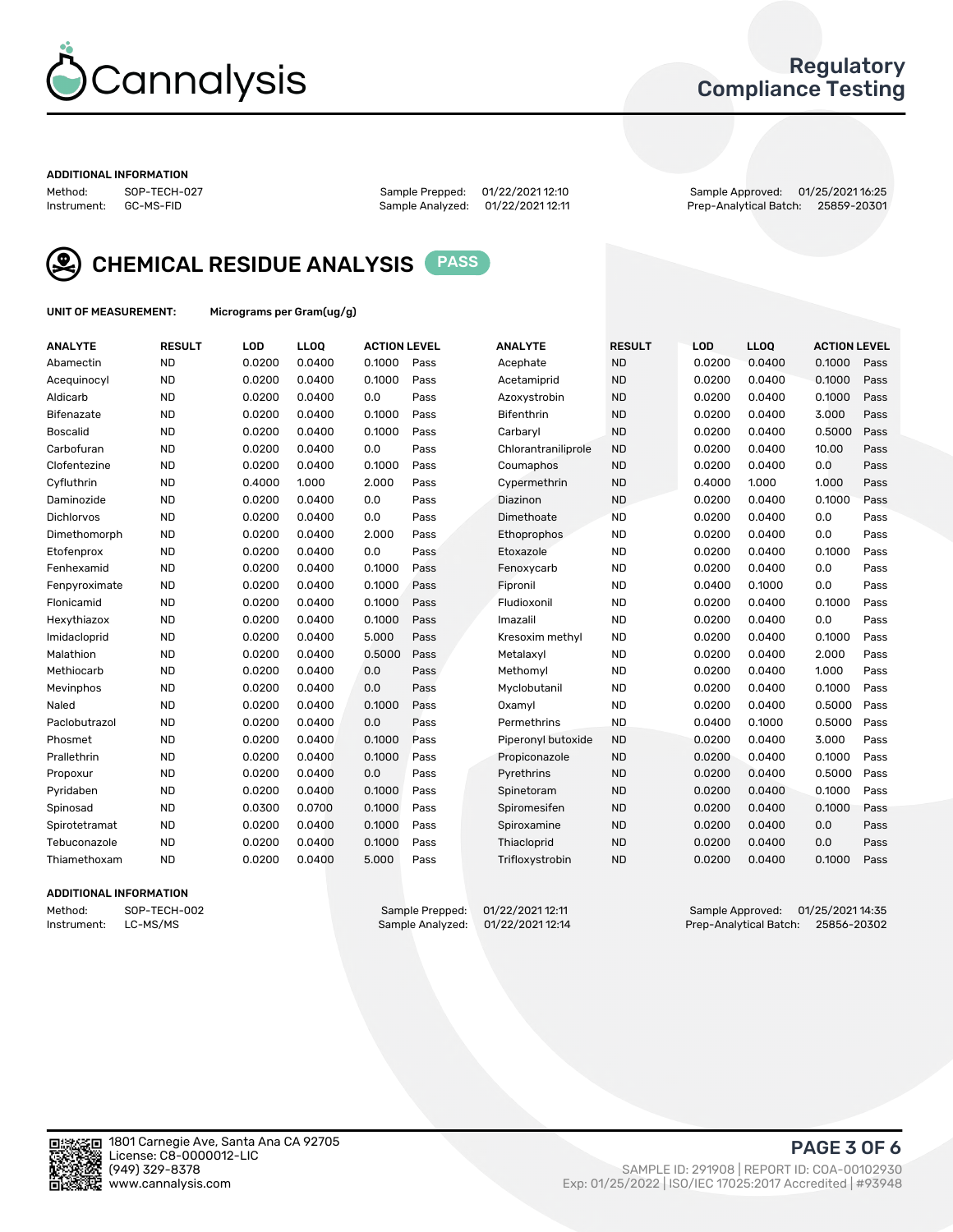

## CHEMICAL RESIDUE GC ANALYSIS PASS

| UNIT OF MEASUREMENT: | Microgram |
|----------------------|-----------|
|                      |           |

ns per Gram(ug/g)

| <b>ANALYTE</b>                | <b>RESULT</b> | LOD    | LLOO   | <b>ACTION LEVEL</b> |                  | <b>ANALYTE</b>   | <b>RESULT</b> | LOD              | <b>LLOO</b>            | <b>ACTION LEVEL</b> |      |
|-------------------------------|---------------|--------|--------|---------------------|------------------|------------------|---------------|------------------|------------------------|---------------------|------|
| Captan                        | <b>ND</b>     | 0.1000 | 0.2000 | 0.7000              | Pass             | Chlordane        | <b>ND</b>     | 0.0109           | 0.0136                 | 0.0                 | Pass |
| Methyl parathion              | <b>ND</b>     | 0.0400 | 0.1000 | 0.0                 | Pass             | <b>PCNB</b>      | <b>ND</b>     | 0.0200           | 0.0400                 | 0.1000              | Pass |
| Chlorfenapyr                  | <b>ND</b>     | 0.0800 | 0.1000 | 0.0                 | Pass             | Chlorpyrifos     | <b>ND</b>     | 0.0800           | 0.1000                 | 0.0                 | Pass |
|                               |               |        |        |                     |                  |                  |               |                  |                        |                     |      |
| <b>ADDITIONAL INFORMATION</b> |               |        |        |                     |                  |                  |               |                  |                        |                     |      |
| Method:                       | SOP-TECH-010  |        |        |                     | Sample Prepped:  | 01/22/2021 12:10 |               | Sample Approved: |                        | 01/25/2021 12:50    |      |
| Instrument:                   | GC-MS/MS      |        |        |                     | Sample Analyzed: | 01/22/2021 12:14 |               |                  | Prep-Analytical Batch: | 25857-20303         |      |
|                               |               |        |        |                     |                  |                  |               |                  |                        |                     |      |

## RESIDUAL SOLVENT ANALYSIS PASS

UNIT OF MEASUREMENT: Micrograms per Gram(ug/g)

| <b>ANALYTE</b>       | <b>RESULT</b> | LOD    | <b>LLOO</b> | <b>ACTION LEVEL</b> |      | <b>ANALYTE</b>           | <b>RESULT</b> | LOD    | LLOO  | <b>ACTION LEVEL</b> |      |
|----------------------|---------------|--------|-------------|---------------------|------|--------------------------|---------------|--------|-------|---------------------|------|
| Acetone              | <b>ND</b>     | 5.000  | 250.0       | 5000                | Pass | Acetonitrile             | <b>ND</b>     | 5.000  | 50.00 | 410.0               | Pass |
| Benzene              | <b>ND</b>     | 0.5000 | 1.000       | 1.000               | Pass | <b>Butane</b>            | <b>ND</b>     | 76.80  | 96.00 | 5000                | Pass |
| Chloroform           | <b>ND</b>     | 0.5000 | 1.000       | 1.000               | Pass | Ethanol                  | <b>ND</b>     | 10.00  | 50.00 | 5000                | Pass |
| <b>Ethyl Acetate</b> | <b>ND</b>     | 5.000  | 50.00       | 5000                | Pass | <b>Ethyl Ether</b>       | <b>ND</b>     | 25.00  | 50.00 | 5000                | Pass |
| Ethylene oxide       | <b>ND</b>     | 0.5000 | 1.000       | 1.000               | Pass | Heptane                  | <b>ND</b>     | 1.000  | 5.000 | 5000                | Pass |
| Hexane               | <b>ND</b>     | 0.5000 | 5.000       | 290.0               | Pass | <b>Isopropyl Alcohol</b> | <b>ND</b>     | 5.000  | 50.00 | 5000                | Pass |
| Methanol             | <b>ND</b>     | 10.00  | 50.00       | 3000                | Pass | Methylene chloride       | <b>ND</b>     | 0.5000 | 1.000 | 1.000               | Pass |
| Pentane              | <b>ND</b>     | 1.000  | 50.00       | 5000                | Pass | Propane                  | <b>ND</b>     | 16.00  | 20.00 | 5000                | Pass |
| Toluene              | <b>ND</b>     | 0.5000 | 1.000       | 890.0               | Pass | Xvlenes                  | <b>ND</b>     | 6.000  | 100.0 | 2170                | Pass |
| Trichloroethylene    | <b>ND</b>     | 0.2500 | 1.000       | 1.000               | Pass | 1.2-Dichloroethane       | <b>ND</b>     | 0.5000 | 1.000 | 1.000               | Pass |

#### ADDITIONAL INFORMATION

Method: SOP-TECH-021 Sample Prepped: 01/22/2021 15:00 Sample Approved: 01/25/2021 12:24<br>Instrument: HS-GC-MS/FID Sample Analyzed: 01/22/2021 15:00 Prep-Analytical Batch: 25861-20308 Prep-Analytical Batch: 25861-20308



UNIT OF MEASUREMENT: Cycle Threshold (Ct)

| <b>ANALYTE</b>         | <b>RESULT</b>              | LOD   | <b>LLOO</b> | <b>ACTION LEVEL</b> |                  | <b>ANALYTE</b>   | <b>RESULT</b> | LOD   | <b>LLOO</b>            |                  | <b>ACTION LEVEL</b> |
|------------------------|----------------------------|-------|-------------|---------------------|------------------|------------------|---------------|-------|------------------------|------------------|---------------------|
| A.fumigatus            | <b>ND</b>                  | 33.00 | 0.0         | 0.0                 | Pass             | A. flavus        | <b>ND</b>     | 33.00 | 0.0                    | 0.0              | Pass                |
| A. niger               | <b>ND</b>                  | 33.00 | 0.0         | 0.0                 | Pass             | A. terreus       | <b>ND</b>     | 33.00 | 0.0                    | 0.0              | Pass                |
| <b>STEC</b>            | <b>ND</b>                  | 33.00 | 0.0         | 0.0                 | Pass             | Salmonella spp   | <b>ND</b>     | 33.00 | 0.0                    | 0.0              | Pass                |
| ADDITIONAL INFORMATION |                            |       |             |                     |                  |                  |               |       |                        |                  |                     |
| Method:                | SOP-TECH-016, SOP-TECH-022 |       |             |                     | Sample Prepped:  | 01/25/2021 06:02 |               |       | Sample Approved:       | 01/25/2021 12:16 |                     |
| Instrument:            | aPCR                       |       |             |                     | Sample Analyzed: | 01/25/2021 06:29 |               |       | Prep-Analytical Batch: |                  | 25877-20353         |

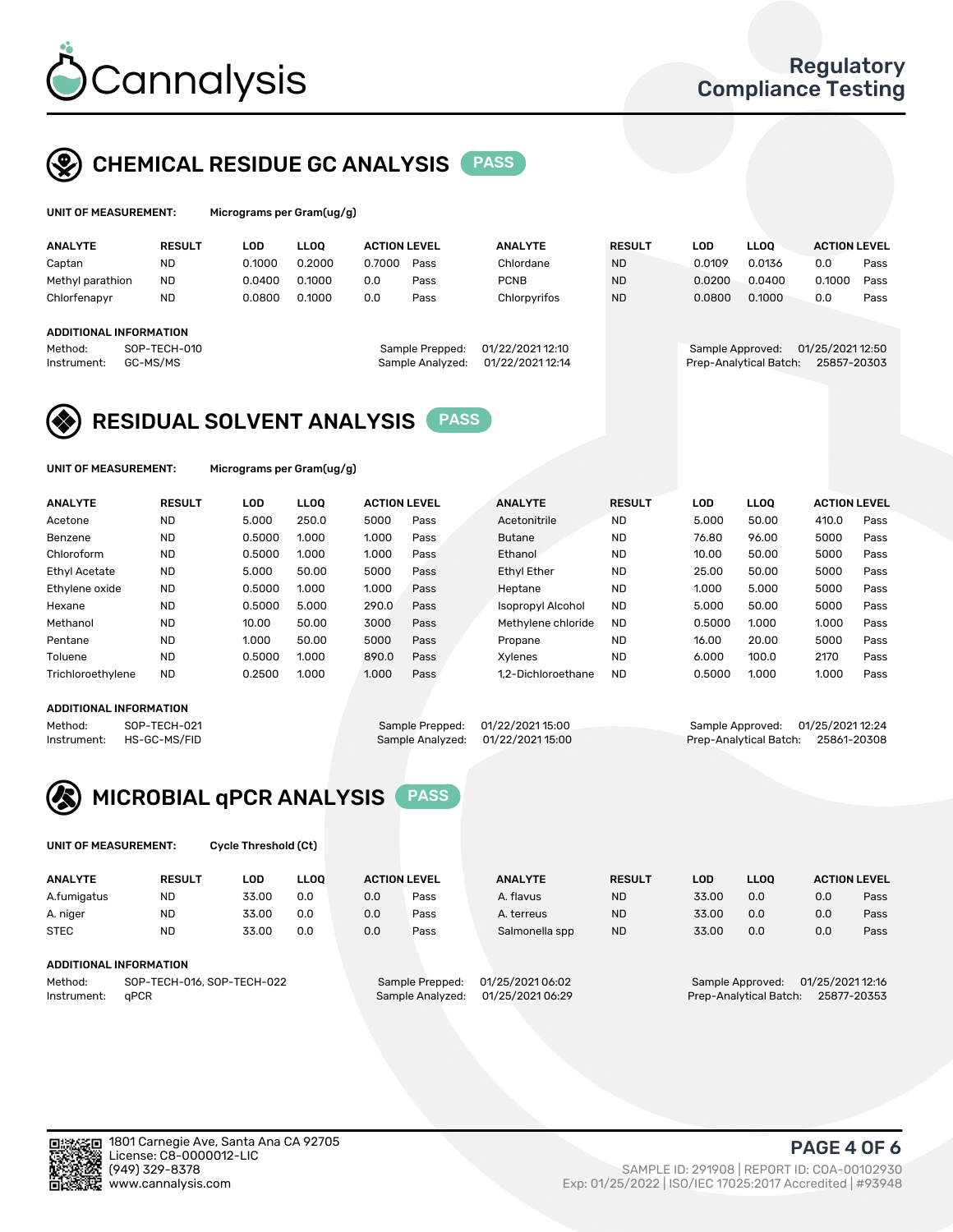



| UNIT OF MEASUREMENT: | Micrograms per Gram(ug/g) |
|----------------------|---------------------------|
|                      |                           |

|                                                                                                     | <b>RESULT</b>          | LOD        | LLOQ                                | <b>ACTION LEVEL</b> |                  | <b>ANALYTE</b>   | <b>RESULT</b>                                                                   | LOD        | <b>LLOQ</b>                     | <b>ACTION LEVEL</b> |      |
|-----------------------------------------------------------------------------------------------------|------------------------|------------|-------------------------------------|---------------------|------------------|------------------|---------------------------------------------------------------------------------|------------|---------------------------------|---------------------|------|
| Arsenic                                                                                             | $0.1482$ ug/g          | 0.0200     | 0.0500                              | 0.2000              | Pass             | Cadmium          | <lloq< td=""><td>0.0050</td><td>0.0500</td><td>0.2000</td><td>Pass</td></lloq<> | 0.0050     | 0.0500                          | 0.2000              | Pass |
| Lead                                                                                                | $0.1001$ ug/g          | 0.0100     | 0.0500                              | 0.5000              | Pass             | Mercury          | <lloq< td=""><td>0.0030</td><td>0.0500</td><td>0.1000</td><td>Pass</td></lloq<> | 0.0030     | 0.0500                          | 0.1000              | Pass |
| <b>ADDITIONAL INFORMATION</b><br>Method:                                                            |                        |            |                                     |                     |                  | 01/22/2021 17:18 |                                                                                 |            |                                 |                     |      |
| Instrument:                                                                                         | SOP-TECH-013<br>ICP-MS |            | Sample Prepped:<br>Sample Analyzed: |                     | 01/25/2021 11:54 |                  | Sample Approved:<br>Prep-Analytical Batch:                                      |            | 01/25/2021 19:46<br>25881-20360 |                     |      |
| <b>MYCOTOXINS ANALYSIS</b><br><b>PASS</b><br>Micrograms per Kilogram(ug/kg)<br>UNIT OF MEASUREMENT: |                        |            |                                     |                     |                  |                  |                                                                                 |            |                                 |                     |      |
|                                                                                                     |                        |            |                                     |                     |                  |                  |                                                                                 |            |                                 |                     |      |
| <b>ANALYTE</b>                                                                                      | <b>RESULT</b>          | <b>LOD</b> | <b>LLOO</b>                         | <b>ACTION LEVEL</b> |                  | <b>ANALYTE</b>   | <b>RESULT</b>                                                                   | <b>LOD</b> | <b>LLOQ</b>                     | <b>ACTION LEVEL</b> |      |
| Aflatoxin B1                                                                                        | <b>ND</b>              | 1.000      | 2.000                               |                     | N/A              | Aflatoxin B2     | <b>ND</b>                                                                       | 2.000      | 5.000                           |                     | N/A  |
| Aflatoxin G1                                                                                        | <b>ND</b>              | 2.000      | 5.000                               |                     | N/A              | Aflatoxin G2     | <b>ND</b>                                                                       | 2.000      | 5.000                           |                     | N/A  |
| <b>Total Aflatoxins</b>                                                                             | <b>ND</b>              | 10.00      | 14.00                               | 20.00               | Pass             | Ochratoxin A     | <b>ND</b>                                                                       | 1.000      | 2.000                           | 20.00               | Pass |
| <b>ADDITIONAL INFORMATION</b>                                                                       |                        |            |                                     |                     |                  |                  |                                                                                 |            |                                 |                     |      |

Instrument: LC-MS/MS Sample Analyzed: 01/22/2021 15:52 Prep-Analytical Batch: 25868-20309

FILTH & FOREIGN MATERIAL ANALYSIS PASS Q

UNIT OF MEASUREMENT: Filth and Foreign Matter (%, #/3g)

| <b>ANALYTE</b>                                              | <b>RESULT</b> | LOD | <b>LLOO</b> | <b>ACTION LEVEL</b> |                                     | <b>ANALYTE</b>                       | <b>RESULT</b> | LOD | <b>LLOO</b>                                | <b>ACTION LEVEL</b>             |      |
|-------------------------------------------------------------|---------------|-----|-------------|---------------------|-------------------------------------|--------------------------------------|---------------|-----|--------------------------------------------|---------------------------------|------|
| IF RH ME                                                    | ND            | 0.0 | 0.0         | 1.000               | Pass                                | <b>IFM</b>                           | <b>ND</b>     | 0.0 | 0.0                                        | 25.00                           | Pass |
| Mold                                                        | <b>ND</b>     | 0.0 | 0.0         | 25.00               | Pass                                | <b>SSCD</b>                          | <b>ND</b>     | 0.0 | 0.0                                        | 25.00                           | Pass |
| ADDITIONAL INFORMATION                                      |               |     |             |                     |                                     |                                      |               |     |                                            |                                 |      |
| SOP-TECH-009<br>Method:<br>Instrument:<br>Visual Inspection |               |     |             |                     | Sample Prepped:<br>Sample Analyzed: | 01/22/2021 15:57<br>01/22/2021 16:08 |               |     | Sample Approved:<br>Prep-Analytical Batch: | 01/22/2021 16:40<br>25876-20310 |      |